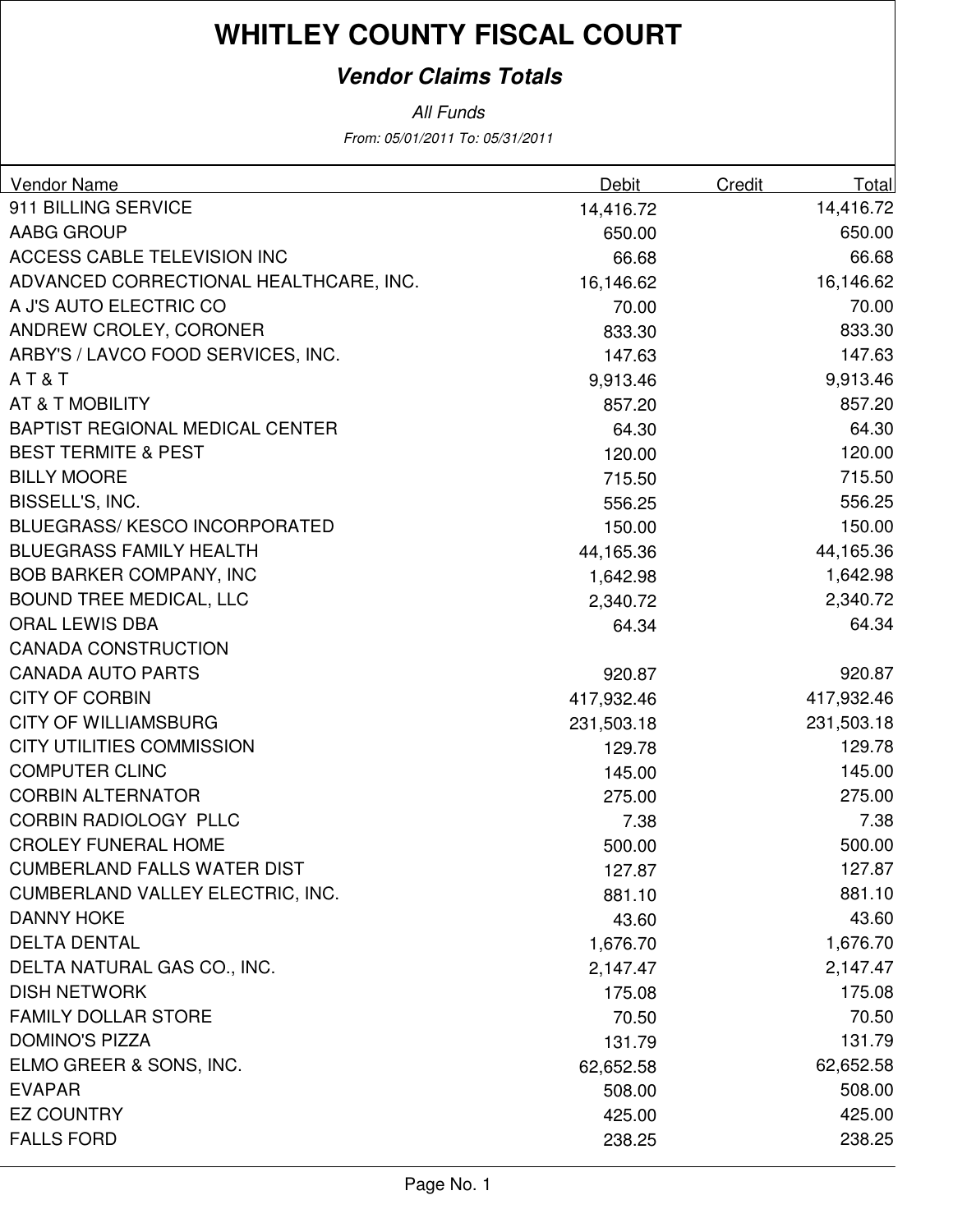### **Vendor Claims Totals**

From: 05/01/2011 To: 05/31/2011 All Funds

| Vendor Name                           | Debit      | Credit | Total      |
|---------------------------------------|------------|--------|------------|
| <b>FAULKNER AND TAYLOR</b>            | 94.00      |        | 94.00      |
| <b>FLEETONE</b>                       | 24,830.06  |        | 24,830.06  |
| <b>G &amp; K SERVICES, INC</b>        | 2,143.37   |        | 2,143.37   |
| <b>HARDEE'S</b>                       | 215.12     |        | 215.12     |
| HARP ENTERPRISES, INC.                | 3,836.00   |        | 3,836.00   |
| HENNEY SIZEMORE JR.                   | 390.00     |        | 390.00     |
| HINKLE CONTRACTING CORPORATION        | 11,241.98  |        | 11,241.98  |
| <b>HOLSTON GASES</b>                  | 4,968.09   |        | 4,968.09   |
| HUMANA HEALTH PLAN INC                |            |        |            |
| HUMANA HEALTH CARE PLANS              | 166.77     |        | 166.77     |
| <b>HOMETOWN IGA #57</b>               | 181.36     |        | 181.36     |
| <b>INTERACT PUBLIC SAFETY SYSTEMS</b> | 14,345.00  |        | 14,345.00  |
| <b>IRENE PEACE</b>                    | 600.00     |        | 600.00     |
| JEFFREY L. GRAY                       | 43.46      |        | 43.46      |
| <b>JOHNNY PHILPOT</b>                 | 900.00     |        | 900.00     |
| JOHNNY WHEELS OF WILLIAMSBURG, INC    | 1,378.00   |        | 1,378.00   |
| <b>JOSH CRAWFORD</b>                  | 3,350.00   |        | 3,350.00   |
| <b>JP COOKE COMPANY</b>               | 591.50     |        | 591.50     |
| <b>JUDY BRIMM</b>                     | 7.85       |        | 7.85       |
| KAY SCHWARTZ, COUNTY CLERK            | 5,783.85   |        | 5,783.85   |
| KELLWELL FOOD MANAGEMENT              | 26,381.88  |        | 26,381.88  |
| <b>KU</b>                             | 15,181.71  |        | 15,181.71  |
| <b>KFC</b>                            | 88.67      |        | 88.67      |
| <b>KMCA</b>                           | 2,540.00   |        | 2,540.00   |
| KNOX COUNTY UTILITIES COMMISSION      | 17.13      |        | 17.13      |
| KNOX-WHITLEY HUMANE ASSOCIATION, INC, | 7,500.00   |        | 7,500.00   |
| <b>KY MEDICAL SERVICES</b>            | 56.25      |        | 56.25      |
| KENTUCKY RETIREMENT SYSTEM            | 152.37     |        | 152.37     |
| <b>KENTUCKY STATE TREASURER</b>       | 144,158.93 |        | 144,158.93 |
| LAKE CUMBERLAND STATE RESORT PARK     | 270.20     |        | 270.20     |
| <b>LAUREL TERMITE CONTROL</b>         | 175.00     |        | 175.00     |
| LIBERTY FLAG & SPECIALTY CO.          | 144.15     |        | 144.15     |
| <b>LIGHTSQUARED LP</b>                | 78.18      |        | 78.18      |
| <b>LONDON RADIO SERVICE</b>           | 56,721.10  |        | 56,721.10  |
| <b>LYTTLE'S TELEPHONE</b>             | 60.00      |        | 60.00      |
| <b>MARATHON PETROLEUM CO, LP</b>      | 10,292.50  |        | 10,292.50  |
| <b>MARTIN'S PETERBILT</b>             | 71.43      |        | 71.43      |
| <b>MATTHEW DAVIS</b>                  | 61.00      |        | 61.00      |
| <b>MCDONALD'S</b>                     | 20.49      |        | 20.49      |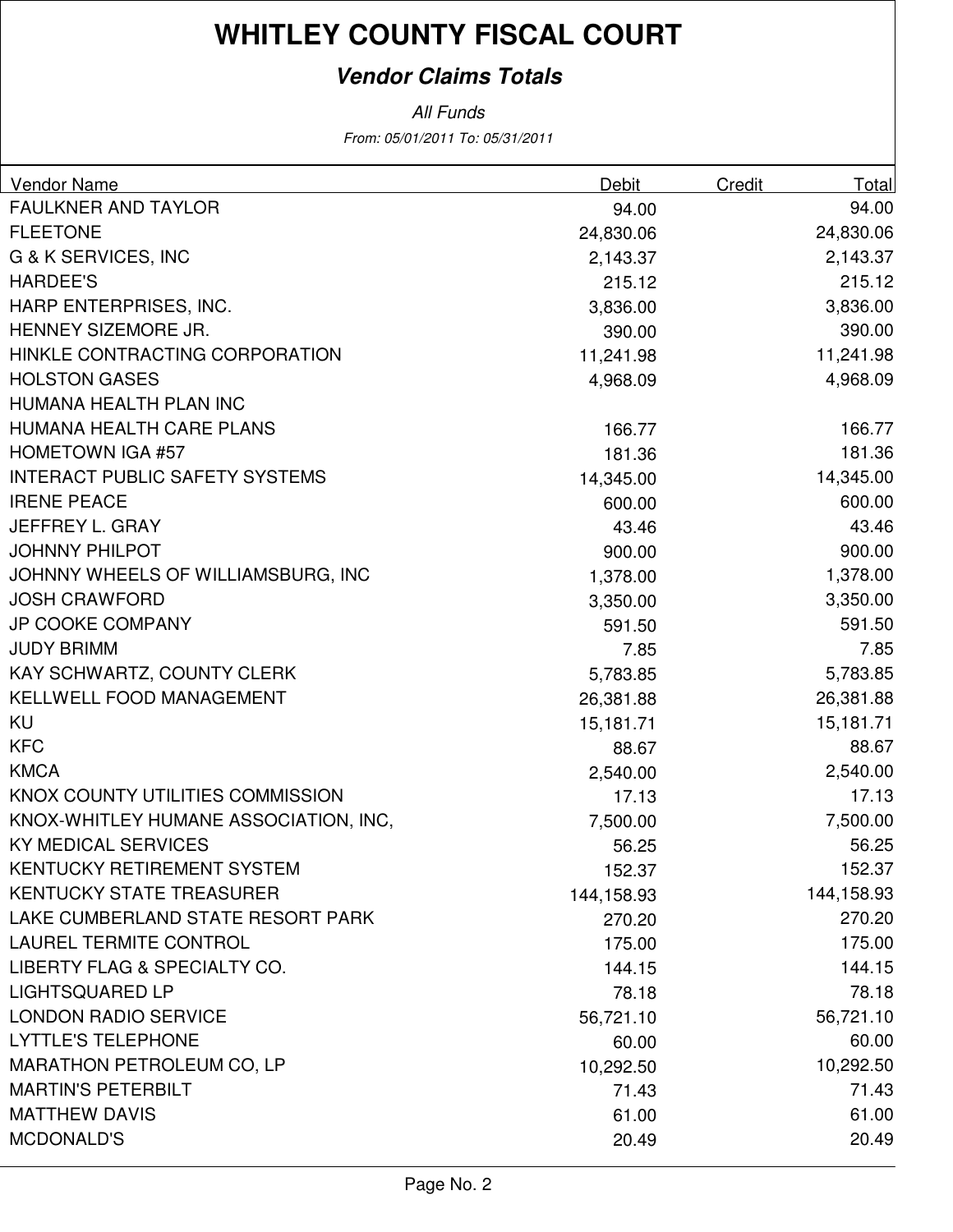### **Vendor Claims Totals**

From: 05/01/2011 To: 05/31/2011 All Funds

| <b>Vendor Name</b>                   | Debit      | Credit | Total      |
|--------------------------------------|------------|--------|------------|
| MED TECH MEDICAL SERVICES LLC        | 1,127.01   |        | 1,127.01   |
| <b>MORGAN TRUCK PARTS</b>            | 899.80     |        | 899.80     |
| <b>M.R. TRANSMISSIONS</b>            | 3,734.00   |        | 3,734.00   |
| <b>NEWS JOURNAL</b>                  | 1,798.20   |        | 1,798.20   |
| NEWWAVE COMMUNICATIONS               | 67.88      |        | 67.88      |
| <b>OWENS AUTO PARTS</b>              | 1,420.53   |        | 1,420.53   |
| PATTERSON CREEK VFD                  | 200.00     |        | 200.00     |
| <b>PEGGY DANIEL</b>                  | 66.84      |        | 66.84      |
| PHIL BRENNENSTUHL                    | 125.00     |        | 125.00     |
| POFF CARTING SERVICE                 | 10,405.52  |        | 10,405.52  |
| PREFERRED LAB SERVICE                | 585.00     |        | 585.00     |
| PREWITT FARM SUPPLY                  | 1,479.80   |        | 1,479.80   |
| PROFFESSIONAL VEHICLE CORP           | 105.40     |        | 105.40     |
| <b>QUALITY CARE AUTO SERVICE</b>     | 4,535.23   |        | 4,535.23   |
| <b>QUILL CORPORATION</b>             | 828.06     |        | 828.06     |
| <b>ROGER WELLS</b>                   | 230.00     |        | 230.00     |
| S. E. EMERGENCY PHYSICIANS           | 157.95     |        | 157.95     |
| <b>SGT JOES</b>                      | 119.00     |        | 119.00     |
| SOUTHEASTERN EMERGENCY EQUIP.        | 1,528.63   |        | 1,528.63   |
| <b>SONIC</b>                         | 252.35     |        | 252.35     |
| SOUTHEASTERN KY MAINTENANCE          | 195.00     |        | 195.00     |
| SOUTH EASTERN JANITORIAL SUPPLY      | 3,244.20   |        | 3,244.20   |
| STERICYCLE, INC.                     | 310.18     |        | 310.18     |
| <b>SUBWAY</b>                        | 219.96     |        | 219.96     |
| THE BANK OF NEW YORK                 | 34,750.00  |        | 34,750.00  |
| <b>THELMA OWENS</b>                  | 34.37      |        | 34.37      |
| TOTAL ELECTRICAL SYSTEMS, INC.       | 1,681.00   |        | 1,681.00   |
| 2 GETON NET, INC.                    | 1,219.81   |        | 1,219.81   |
| <b>TWO-WAY RADIO</b>                 | 585.20     |        | 585.20     |
| UNIVERSITY OF KY                     | 36.00      |        | 36.00      |
| <b>UMR</b>                           | 43.07      |        | 43.07      |
| <b>VOIDED VOIDED VOIDED VOIDED</b>   |            |        |            |
| WHITLEY COUNTY FISCAL COURT          | 272,471.35 |        | 272,471.35 |
| W D BRYANT & SONS INC.               | 32,169.78  |        | 32,169.78  |
| <b>WENDY'S</b>                       | 138.43     |        | 138.43     |
| WHITLEY COUNTY BOARD OF ED.          | 1,500.00   |        | 1,500.00   |
| <b>WHITLEY COUNTY TOURISM BOARD</b>  | 2,925.51   |        | 2,925.51   |
| <b>WILSON EQUIPMENT</b>              | 102.52     |        | 102.52     |
| WILLIAMSBURG-WHITLEY CO. AIRPORT BD. | 7,384.21   |        | 7,384.21   |